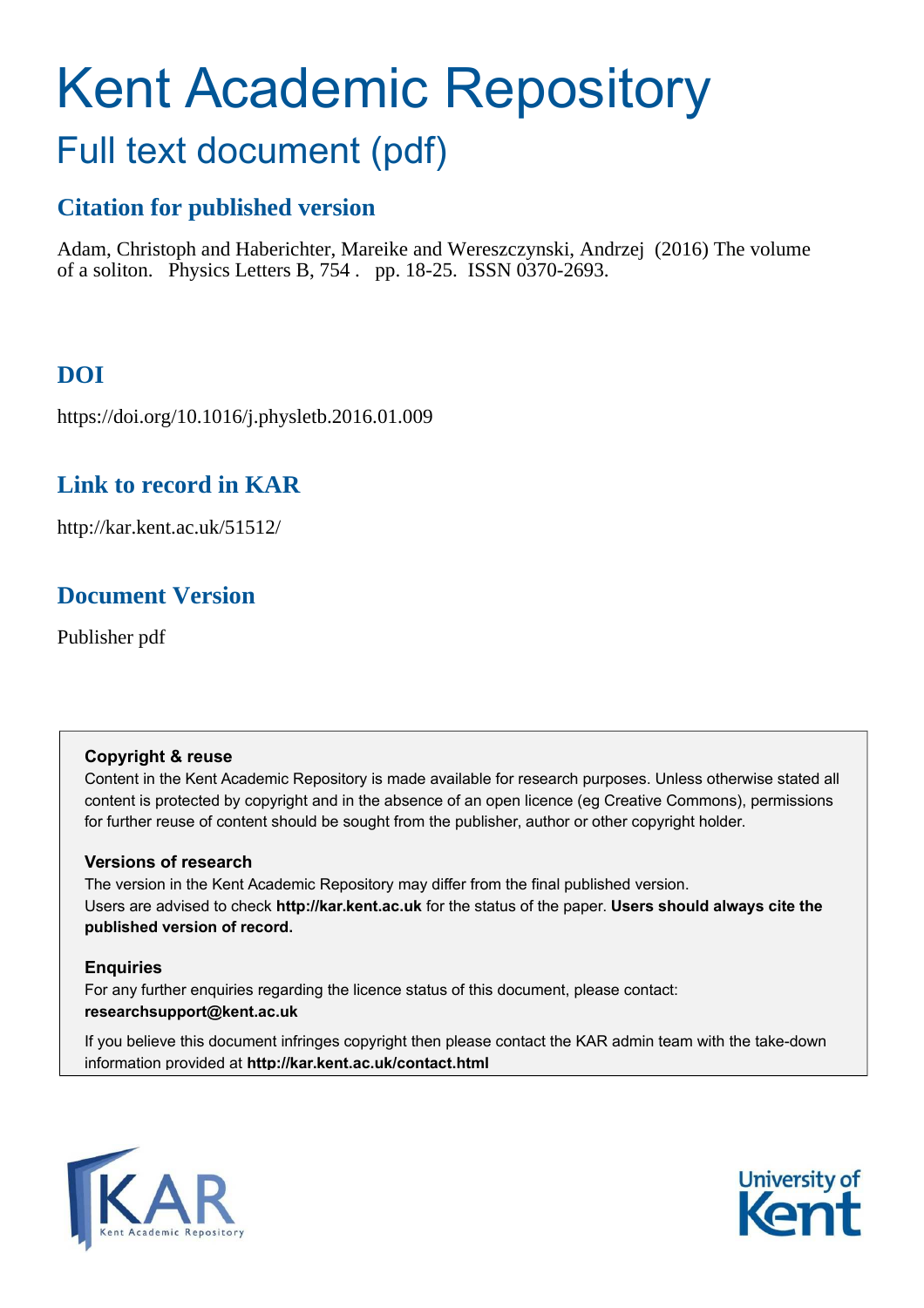[Physics Letters B 754 \(2016\) 18–25](http://dx.doi.org/10.1016/j.physletb.2016.01.009)

Contents lists available at [ScienceDirect](http://www.ScienceDirect.com/)

Physics Letters B

[www.elsevier.com/locate/physletb](http://www.elsevier.com/locate/physletb)

### The volume of a soliton

C. Ad[a](#page-0-0)m <sup>a,[∗](#page-0-0)</sup>, M. Ha[b](#page-0-0)eri[c](#page-0-0)hter <sup>b</sup>, A. Wereszczynski <sup>c</sup>

<sup>a</sup> Departamento de Física de Partículas, Universidad de Santiago de Compostela and Instituto Galego de Física de Altas Enerxias (IGFAE), E-15782 *Santiago de Compostela, Spain*

b *School of Mathematics, Statistics and Actuarial Science, University of Kent, Canterbury, CT2 7NF, UK*

c *Institute of Physics, Jagiellonian University, Lojasiewicza 11, Kraków, Poland*

#### A R T I C L E I N F O A B S T R A C T

*Article history:* Received 9 November 2015 Received in revised form 18 December 2015 Accepted 7 January 2016 Available online 11 January 2016 Editor: A. Ringwald

There exists, in general, no unique definition of the size (volume, area, etc., depending on dimension) of a soliton. Here we demonstrate that the geometric volume (area etc.) of a soliton is singled out in the sense that it exactly coincides with the thermodynamical or continuum-mechanical volume. In addition, this volume may be defined uniquely for rather arbitrary solitons in arbitrary dimensions. 2016 The Authors. Published by Elsevier B.V. This is an open access article under the CC BY license

[\(http://creativecommons.org/licenses/by/4.0/\)](http://creativecommons.org/licenses/by/4.0/). Funded by SCOAP<sup>3</sup>.

#### **1. Introduction**

Solitons are finite-energy solutions of nonlinear field equations with properties which make them similar to particles in several aspects [\[1,2\].](#page-6-0) They are ubiquitous in condensed matter systems (see, e.g.,  $[3-10]$  and, in addition, find some applications in cosmology [\[11–14\]](#page-6-0) and nuclear and elementary particle physics [\[15–21\].](#page-6-0) For concreteness and simplicity, we shall restrict the following discussion to relativistic field theories with a Poincare-invariant action in *d* space plus one time dimension, although our considerations may probably be adapted without difficulties to non-relativistic field theories. Relativistic theories with solitons support both static soliton solutions and their boosted versions. Besides its energy, further basic characteristics of a static soliton are its position and its size. While the energy of a soliton resulting from an action principle in a Poincare-invariant theory is always unique and well-defined, it is not so obvious how to find well-motivated definitions of its position and size. In particular, in the present contribution we want to investigate the possibility of a unique definition of the size of a soliton.

Once an adequate definition for the position  $\vec{x}_0$  of a soliton has been found, owing to translational invariance there will exist solitons with arbitrary positions and otherwise unchanged properties. For a given position, most of the energy density  $\mathcal E$  of the soliton will be concentrated in a finite region about this position, whereas for large distances the energy density may either decay sufficiently fast (e.g., exponentially or algebraically) or even be exactly equal to zero. What, then, might be possible definitions of the soliton

\* Corresponding author.

*E-mail address:* [adam@fpaxp1.usc.es](mailto:adam@fpaxp1.usc.es) (C. Adam).

size? If the energy density is spherically symmetric and takes its maximum value at the position of the soliton, then one possible definition of its radius *R* might be the distance  $|\vec{x} - \vec{x}_0|$  from the soliton position  $\vec{x}_0$  where the energy density has diminished by a certain factor. The size of the soliton would then be the generalized volume  $V_d$  (area, volume, etc.) of the *d*-dimensional ball  $\mathbb{D}^d$  with radius *R* in *d*-dimensional space, e.g.,  $V_3 = (4\pi/3)R^3$  in  $d = 3$ . If, in addition to the energy density, there exists a further density  $\rho$ interpretable as a particle density or charge density, then further possible radius definitions are the corresponding root-mean-square (RMS) radii and generalizations thereof, i.e.,

$$
R_{\alpha} \equiv \left(\frac{1}{A_{d-1}} \int d^d x |\vec{x} - \vec{x}_0|^{\alpha} \rho(\vec{x})\right)^{\frac{1}{\alpha}}
$$
(1.1)

(where *A<sup>d</sup>* is the generalized area of the *d*-dimensional unit sphere, e.g.,  $A_0 = 2$ ,  $A_1 = 2\pi$ ,  $A_2 = 4\pi$ , etc.). Here,  $\alpha = 2$  corresponds to the RMS radius. In particular, this definition may be used for field theories possessing so-called topological solitons [\[2\],](#page-6-0) i.e., soliton solutions which obey some non-trivial boundary conditions. They are usually characterized by a (typically integer-valued) topological degree

$$
Q = \int d^d x \rho_q(\vec{x}) \tag{1.2}
$$

where the topological charge density  $\rho_q$  (a function of the fields  $\vec{\phi}$  of the theory and their first derivatives) may be expressed as a total derivative such that *Q* only depends on the boundary conditions imposed on  $\vec{\phi}$  and is invariant under local variations of the fields.  $\rho_q$  may obviously be used to define (generalized) RMS radii. All these definitions of the soliton size, however, depend on an identification of its position, among other peculiarities.

<span id="page-1-0"></span>



<http://dx.doi.org/10.1016/j.physletb.2016.01.009>

<sup>0370-2693/© 2016</sup> The Authors. Published by Elsevier B.V. This is an open access article under the CC BY license [\(http://creativecommons.org/licenses/by/4.0/\)](http://creativecommons.org/licenses/by/4.0/). Funded by  $SCOAP<sup>3</sup>$ .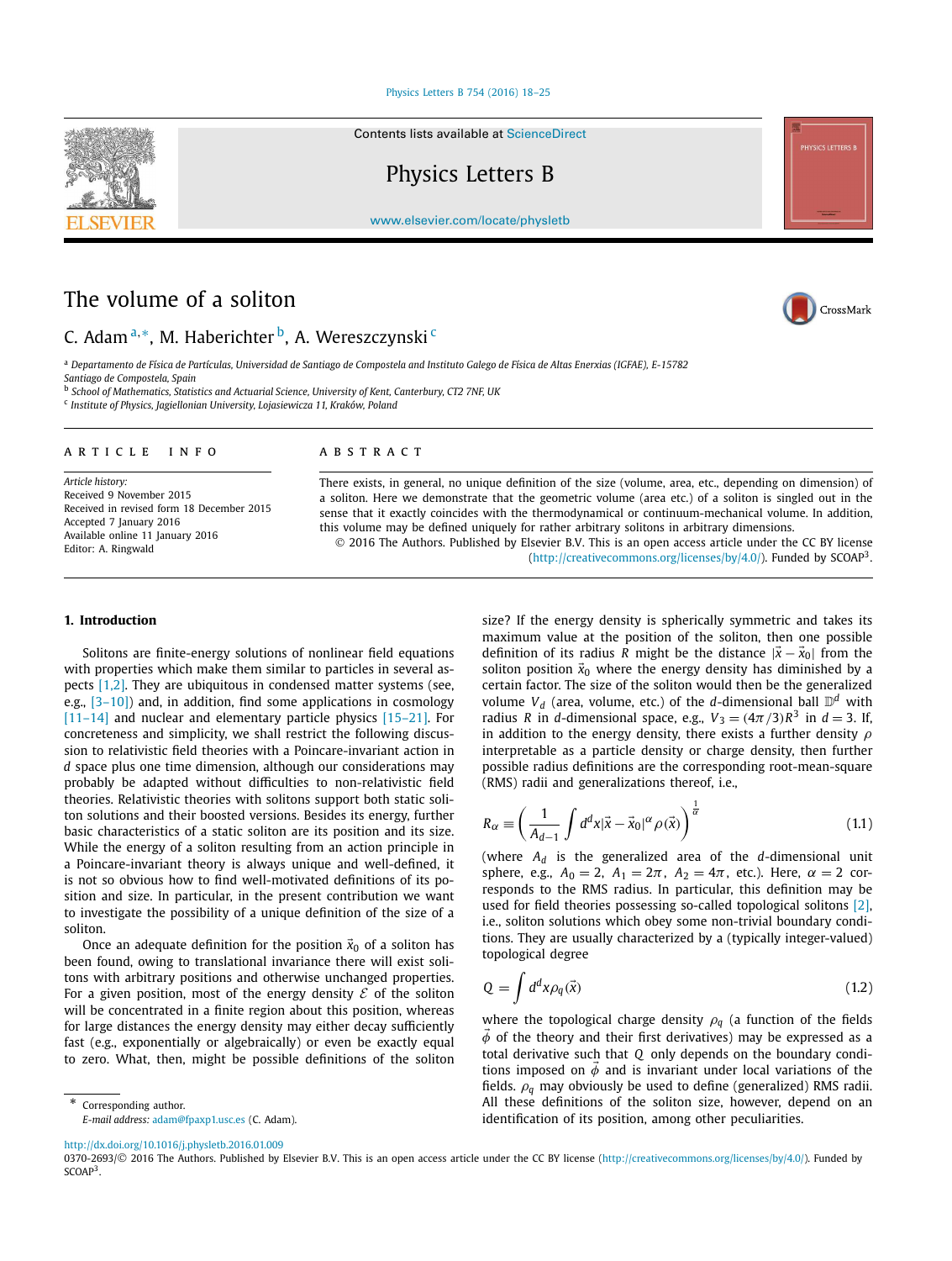#### <span id="page-2-0"></span>**2. A two-dimensional example**

Let us consider a simple example in one space dimension. The standard Lagrangian density for a real scalar field  $\phi$  is (our Minkowski metric convention is  $g_{00} = +1$ )

$$
\mathcal{L} = \frac{1}{2} \partial_{\mu} \phi \partial^{\mu} \phi - m^2 U(\phi)
$$
 (2.1)

where *U* is a non-negative potential. Further, we assume natural units and a dimensionless scalar field, such that both ∂μ and *m* have the dimension of mass. The energy momentum tensor is of the perfect fluid type and reads

$$
T_{\mu\nu} = \partial_{\mu}\phi\partial_{\nu}\phi - g_{\mu\nu}\mathcal{L} = u_{\mu}u_{\nu}(\mathcal{E} + \mathcal{P}) - g_{\mu\nu}\mathcal{P}
$$
 (2.2)

where (assuming  $\partial_{\mu}\phi\partial^{\mu}\phi < 0$ )

$$
u_{\mu} = \left(-\partial_{\lambda}\phi\partial^{\lambda}\phi\right)^{-\frac{1}{2}}\epsilon_{\mu\nu}\partial^{\nu}\phi\tag{2.3}
$$

is the "two-velocity" (the two-dimensional version of the fourvelocity), and

$$
\mathcal{E} = -\frac{1}{2}\partial_{\mu}\phi\partial^{\mu}\phi + m^2U\tag{2.4}
$$

$$
\mathcal{P} = -\frac{1}{2}\partial_{\mu}\phi\partial^{\mu}\phi - m^2U\tag{2.5}
$$

are the proper energy density and the (local) pressure density, respectively. We remark that, for non-static configurations,  $\mathcal{E} \neq T_{00}$ ,  $P \neq T_{11}$  because  $E$  and  $P$  are Lorentz scalars. In the static case, we have  $(\phi' \equiv \partial_x \phi, \phi \equiv \partial_t \phi)$ 

$$
T_{00} = \mathcal{E} = \frac{1}{2}\phi'^2 + m^2 U
$$
 (2.6)

$$
T_{11} = \mathcal{P} = \frac{1}{2}\phi'^2 - m^2 U.
$$
 (2.7)

Further, the Euler–Lagrange equation reads

$$
\partial_{\mu}\partial^{\mu}\phi + m^2 U_{,\phi} = 0 \tag{2.8}
$$

which in the static case may be integrated once to

$$
\mathcal{P} = \frac{1}{2}\phi'^2 - m^2 U = P = \text{const}
$$
 (2.9)

where the pressure *P* is the constant on-shell value of the pressure density P. The same conclusion  $P = P =$  const follows, in fact, directly from energy–momentum conservation for static fields,  $\partial_x T_{11} = \partial_x P = 0.$ 

#### *2.1. Kinks*

Finite energy configurations can only exist if the potential  $U(\phi)$ has at least one vacuum, i.e., a field value  $\phi = \phi_1$  such that  $U(\phi_1) = 0$ . If the potential has two vacua  $\phi_1$ ,  $\phi_2$ , then there exist so-called kink solutions  $\phi_k(x)$ , i.e., static solutions interpolating between the two vacua, e.g.,  $\lim_{x\to-\infty}\phi_k = \phi_1$ ,  $\lim_{x\to+\infty}\phi_k = \phi_2$ . Configurations with these boundary conditions may be distinguished from configurations of the vacuum sector (approaching the same limit in both directions) by the (rather trivial) topological charge density

$$
\rho_q = \frac{\phi'}{\phi_2 - \phi_1} \tag{2.10}
$$

*Q* = ∞ −∞  $dx \rho_q = \int^{\phi_+}$ φ− *d*φ  $\frac{d\phi}{\phi_2 - \phi_1} = \frac{\phi_+ - \phi_-}{\phi_2 - \phi_1}$  $\phi_2 - \phi_1$ (2.11)

where  $\phi_{\pm} \equiv \lim_{x \to \pm \infty} \phi(x)$  and both  $\phi_{+}$  and  $\phi_{-}$  must take any of the vacuum values  $\phi_1$  and  $\phi_2$ . So Q may take the values 0 (vacuum sector), 1 (kink sector) and  $-1$  (antikink sector). Configurations from different sectors cannot be transformed into each other by local (finite energy) deformations. The energy of a kink (antikink) configuration is bounded from below by a similar topological bound (i.e., a bound only depending on the theory – the potential – and the boundary conditions)

$$
E = \frac{1}{2} \int_{-\infty}^{\infty} dx \left( \phi'^2 + 2m^2 U \right)
$$
  
= 
$$
\frac{1}{2} \int dx (\phi' \mp m\sqrt{2U})^2 \pm m \int dx \sqrt{2U} \phi'
$$
 (2.12)

i.e.,

$$
E \ge \left| m \int dx \sqrt{2U} \phi' \right| = m \left| \int_{\phi_{-}}^{\phi_{+}} d\phi \sqrt{2U} \right|
$$
  
=  $m|(W(\phi_{+}) - W(\phi_{-})|)$  (2.13)

where the "superpotential"  $W(\phi)$  is defined via  $W_{,\phi} = \sqrt{2U}$  and may be calculated easily for particular potentials *U*. The energy bound is saturated for solutions of the first-order (Bogomolny) equations

$$
\phi' = \pm m\sqrt{2U}.\tag{2.14}
$$

These two equations are easily recognized as the two roots of the zero pressure equation, i.e., of the once-integrated static field equa-tion [\(2.9\)](#page-1-0) for zero pressure  $P = 0$  (this relation between the zero pressure condition and BPS equations has been pointed out already, e.g., in [\[22\]\)](#page-6-0). Solutions of these equations are called kinks (plus sign) and antikinks (minus sign), respectively. They provide global energy minima in their respective topological sectors.

All above results remain valid for potentials with more than two vacua provided that  $\phi_1$  and  $\phi_2$  refer to two adjacent vacua (the total number of inequivalent topological sectors, of course, increases in this case).

#### *2.2. The* φ 4 *kink*

As one simple, well-known example, let us consider the socalled  $\phi^4$  potential

$$
U_{\phi^4} = \frac{1}{2}(1 - \phi^2)^2
$$
 (2.15)

with two vacua at  $\phi_1 = -1$ ,  $\phi_2 = 1$ , and leading to the kink energy  $E = m \int_{-1}^{1} d\phi (1 - \phi^2) = (4/3)m$ . The Bogomolny equation for the kink is  $\phi' = m(1 - \phi^2)$  or

$$
dx = m^{-1} \frac{d\phi}{1 - \phi^2} \tag{2.16}
$$

with the solution

$$
x - x_0 = m^{-1} \text{artanh} \phi \quad \Rightarrow \quad \phi_k = \tanh m(x - x_0) \tag{2.17}
$$

where  $x_0$  is an integration constant. The topological charge density and energy density of the kink are

and the corresponding charge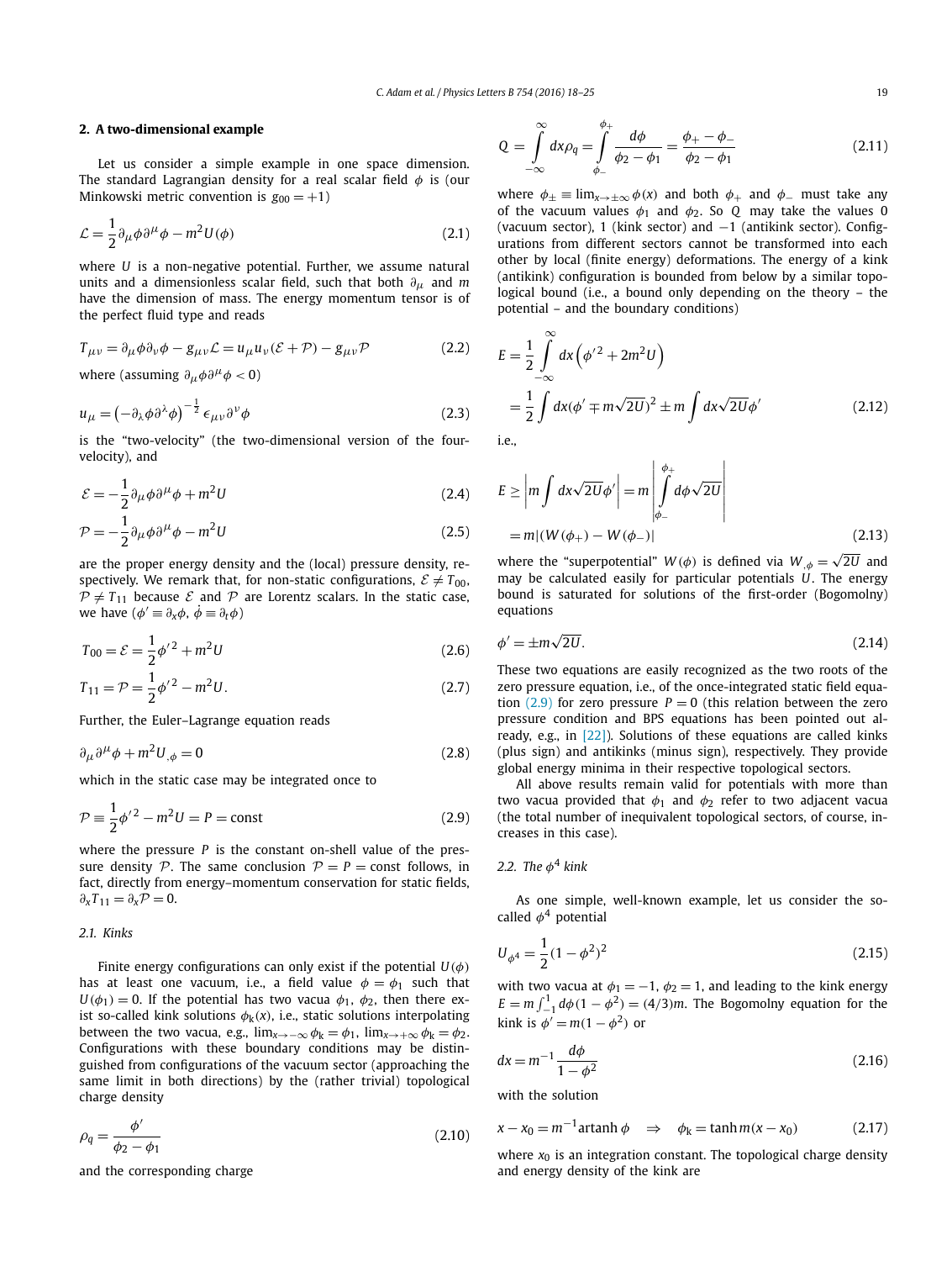$$
\rho_q = \frac{1}{2}\phi'_k = \frac{m}{2}\cosh^{-2}m(x - x_0)
$$
\n(2.18)

$$
\mathcal{E} = {\phi'_k}^2 = m^2 \cosh^{-4} m(x - x_0).
$$
 (2.19)

In this simple model, it is quite obvious that the point  $x = x_0$ should be identified with the kink position. First of all, both  $\rho_q$  and  $\mathcal E$  have their maxima at  $x = x_0$ . Further, the point  $x = x_0$  in physical space corresponds to the point  $\phi = 0$  in field space which is singled out, as well. The potential [\(2.15\)](#page-1-0) is reflection symmetric about  $\phi = 0$ , and  $\phi = 0$  is the point halfway between the two vacua. In addition, the potential has a local maximum at  $\phi = 0$  (which explains why the energy density maximum is located there). Accepting the value  $x_0$  as the kink position, we may then calculate, e.g., its RMS radius via

$$
R_2^2 = \frac{1}{2} \int dx (x - x_0)^2 \rho_q = \frac{1}{4} \int_{-1}^1 d\phi \, m^{-2} \text{artanh}^2 \, \phi = \frac{\pi^2}{24m^2},\tag{2.20}
$$

leading to the kink RMS size (length)  $L = 2R_2 = \frac{\pi}{\sqrt{6}m}$ .

We want to emphasize, however, that this result for the "size" of the kink is based on several assumptions, each of which is to a certain degree arbitrary. Indeed, we could use one of the generalized RMS radii  $R_{\alpha}$  instead of the standard RMS radius. We could also use the normalized energy density instead of the topological density in the definition of  $R_\alpha$ . Another source of arbitrariness is related to the necessity to identify the position of the soliton. In the case at hand, all reasonable definitions agree in that the position  $x_0$  of the kink should be where the kink field takes the midpoint value  $\phi_k(x_0) = (1/2)(\phi_2 + \phi_1) = 0$ . This is related to the particularly simple form of the potential. For more complicated potentials without reflection symmetry, there exist several possible definitions for the kink position which will lead to different results, in general. The most obvious ones are: a) the position of the midpoint  $\phi_k(x_0) = (1/2)(\phi_2 + \phi_1)$ ; b) the position of the maximum of  $\mathcal E$  or  $\rho_q$  (the two coincide for the scalar field models considered here); c) the position  $x_0$  where one-half of the kink energy is to the left and one-half to the right; d) the position where one-half of the topological charge is to the left and one-half to the right.

In higher dimensions, there may be some further complications in the identification of the soliton position. In our one-dimensional example, we could identify the soliton position with the pre-image of the "anti-vacuum" (the midpoint  $(1/2)(\phi_2 + \phi_1)$ ), because the number of dimensions of field space and physical space coincide. But this is not always the case. If, e.g., the dimension of physical space is higher, then even if an anti-vacuum may be defined in field space, its pre-image in physical space will be a (one-, two- or higher-dimensional) submanifold of physical space R *d* rather than a point. In these cases, finding a sensible definition of the position  $\vec{x}_0$  of a soliton is even more difficult and unavoidably plagued by a certain amount of arbitrariness.

These considerations make one wonder whether there exists a more unequivocal definition of the size of a soliton. We shall see that this is indeed the case, although the resulting size (generalized volume) has some counterintuitive properties.

### *2.3. Kink size and non-zero pressure*

Let us consider a general non-negative potential with two adjacent vacua  $\phi_1$  and  $\phi_2$  (and  $\phi_2 > \phi_1$ , without loss of generality). The two roots of the constant pressure equation  $(2.9)$  read

$$
\phi' = \pm \sqrt{2}\sqrt{m^2 U + P} \tag{2.21}
$$

where we only consider the plus sign (kink) in the following. Separation of variables leads to

$$
dx = \frac{1}{\sqrt{2}} \frac{d\phi}{\sqrt{m^2 U + P}},
$$
\n(2.22)

and this expression allows, in fact, for an immediate definition of the kink length, namely the distance which is covered by *x* while  $\phi$  runs from  $\phi_1$  to  $\phi_2$ , i.e.,

$$
L = L(P) = \frac{1}{\sqrt{2}} \int_{\phi_1}^{\phi_2} \frac{d\phi}{\sqrt{m^2 U + P}}.
$$
\n(2.23)

Geometrically, this is the size of the region in physical space where the kink  $\phi_k(x, P)$  deviates from its vacuum values. Obviously, a kink position or other peculiarities of the solution are not required.

Now, let us study the case  $P = 0$  in some more detail. Close to the vacuum  $\phi_1$ , i.e., for  $\phi = \phi_1 + \delta \phi_1$ , the potential will behave like  $U \sim c_1(\delta \phi_1)^{\gamma_1}$  (we assume an algebraic approach to the vacuum). This vacuum approach will lead to a finite contribution to the length integral [\(2.23\)](#page-2-0) for  $\gamma_1$  < 2, i.e., for a less than quadratic approach to the vacuum. Exactly the same argument applies for the other vacuum  $\phi_2$ . So a kink at zero pressure has finite length only provided that the corresponding potential approaches both vacua less than quadratically. Kinks with this property are known as compactons [\[23–31\],](#page-6-0) because the field reaches its vacuum value at a finite distance, i.e., deviates from the vacuum only on a compact domain. Well-known models like the  $\phi^4$  model with its standard quadratic approach, on the other hand, lead to an exponential soliton tail and, therefore, to an infinite kink length according to formula [\(2.23\).](#page-2-0) As these kinks with exponential tails still have most of their energy and charge concentrated within a finite distance, this result of an infinite length may appear somewhat counterintuitive.

To better understand the implications of this length definition, let us further study the general case  $P \geq 0$ . First of all, the same line of reasoning like above shows that, for nonzero pressure, the kink length [\(2.23\)](#page-2-0) is always finite. Next, the energy of a kink with pressure *P* may be calculated easily,

$$
E = E(P) = \int dx (2m^2 U + P) = \frac{1}{\sqrt{2}} \int_{\phi_1}^{\phi_2} d\phi \frac{2m^2 U + P}{\sqrt{m^2 U + P}}.
$$
 (2.24)

Now we rename *L*(*P*) as *V* (*P*) (the one-dimensional or generalized "volume") to be closer to the standard notation of fluid dynamics. Then it is easy to demonstrate that *E*, *V* and *P* obey the standard relation [\[32\]](#page-7-0)

$$
P = -\frac{dE}{dV} \tag{2.25}
$$

known from fluid dynamics and (zero temperature) thermodynamics. Indeed,

$$
\frac{dV}{dP} = -\frac{1}{2} \int_{\phi_1}^{\phi_2} \frac{d\phi}{\sqrt{2}} (m^2 U + P)^{-\frac{3}{2}} \tag{2.26}
$$

and

$$
\frac{dE}{dP} = \frac{P}{2} \int_{\phi_1}^{\phi_2} \frac{d\phi}{\sqrt{2}} (m^2 U + P)^{-\frac{3}{2}}
$$
\n(2.27)

such that

$$
\frac{dE}{dV} = \frac{(dE/dP)}{(dV/dP)} = -P.
$$
\n(2.28)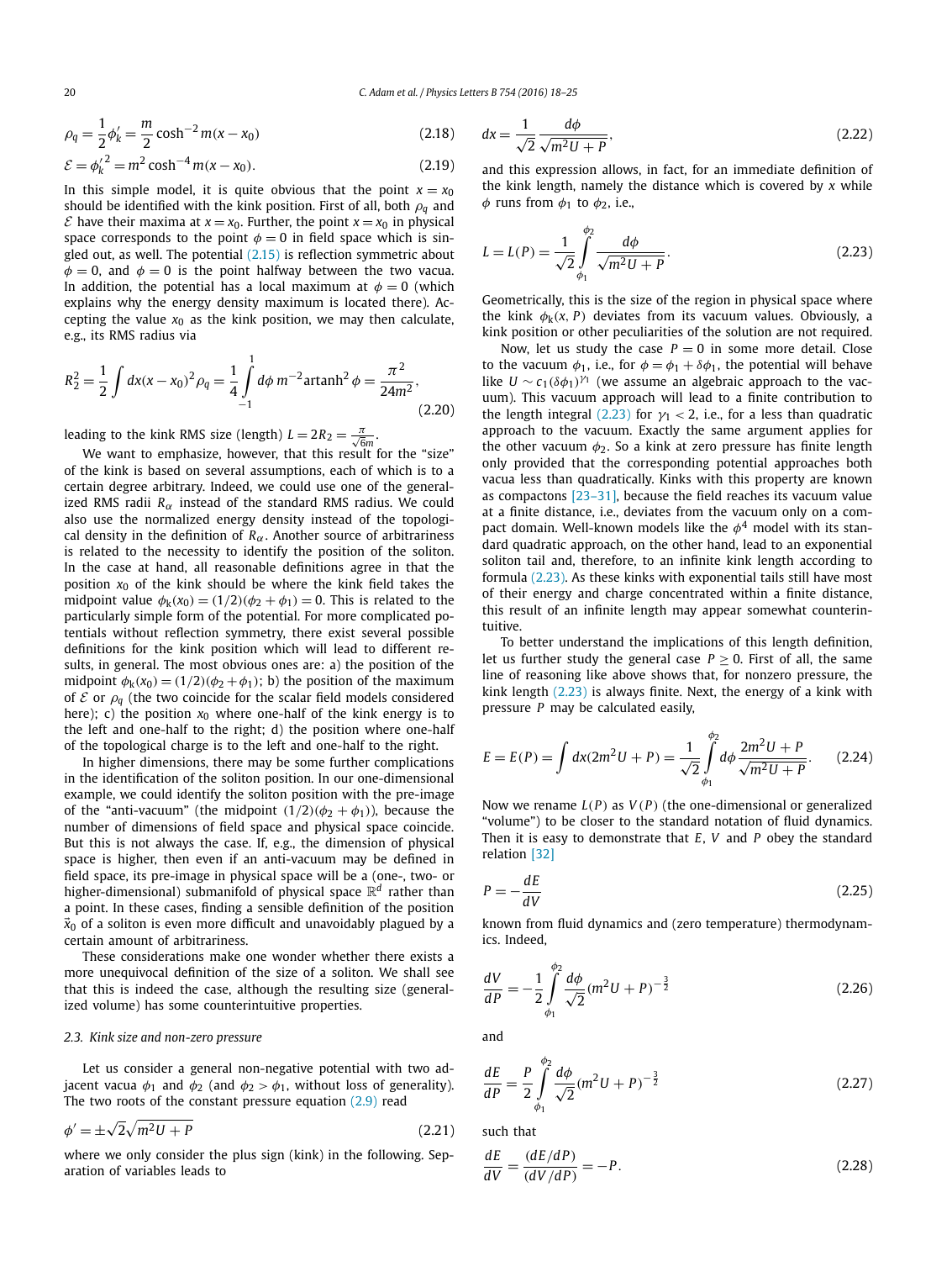<span id="page-4-0"></span>The geometric "volume" (length) introduced in Eq. [\(2.23\)](#page-2-0) is, therefore, completely equivalent to the thermodynamical or fluid dynamical volume, and the field theory model may be interpreted in thermodynamical and fluid-mechanical terms.

It follows from Eq. [\(2.21\)](#page-2-0) that for nonzero pressure the first derivative of the kink is nonzero at the boundaries,  $\phi'_{k}(x_1, P) =$  $\phi'_{k}(x_2, P) = \sqrt{2P}$  (where  $\phi_{k}(x_1, P) = \phi_1$ ,  $\phi_{k}(x_2, P) = \phi_2$ ). If we want to connect to the vacuum outside the kink (to maintain finite total energy) the first derivative of  $\phi_k(x, P)$  must, therefore, jump at  $x = x_1, x_2$ . That is to say, the kink is a continuous function with a discontinuous first derivative. This has to be expected from a physics point of view. The kink  $\phi_k(x, P)$  is a solution under pressure, and it must be kept stable by applying the same amount of external pressure at its boundaries. The actuation of external pressure at a kink boundary  $(x_2, say)$  can be avoided if the potential has a third vacuum at  $\phi_3 > \phi_2$ . Then the upper boundary of the first kink,  $x_2$  is, at the same time, the lower boundary of a second kink interpolating between  $\phi_2$  and  $\phi_3$ , with the same pressure, and the two boundary pressures at  $x_2$  balance each other. For a potential with  $n+1$  vacua we can, thus, construct a chain of  $n$  kinks with pressure  $P > 0$ , and external pressure must be applied only at the pre-images of the lowest and the highest vacuum. For potentials with infinitely many vacua we may have infinite kink chains without the necessity of external pressure. Such infinite kink chains might be good models for one-dimensional fluids. We shall study one particular example in the next section.

#### *2.4. The sine-Gordon kink chain*

The well-known sine-Gordon model with potential

$$
U_{SG} = 1 - \cos \phi = 2 \sin^2 \frac{\phi}{2}
$$
 (2.29)

provides a simple example of a potential with infinitely many vacua which, in addition, is periodic (invariant under the shift  $\phi \rightarrow \phi + 2\pi n$ ). The constant pressure equation [\(2.9\)](#page-1-0) in this case reads

$$
\phi'^2 = 4m^2 \left( \sin^2 \frac{\phi}{2} + \tilde{P} \right), \quad \tilde{P} \equiv \frac{P}{2m^2}
$$
 (2.30)

or, after the field transformation  $\psi = \sin(\phi/2)$ ,

$$
\psi'^2 = m^2 (1 - \psi^2)(\psi^2 + \tilde{P}).
$$
\n(2.31)

This may be brought into the standard form of the differential equation

$$
\left(\frac{d\psi}{dy}\right)^2 = (1 - \psi)^2 (k^2 \psi^2 + 1 - k^2)
$$
\n(2.32)

for the Jacobi elliptic function cn(*k*, *y*) by the change of variable

$$
y = \frac{m}{k_P} x, \quad k_P \equiv \frac{1}{\sqrt{1 + \tilde{P}}}.
$$
\n(2.33)

The kink solution therefore reads  $\phi_k(x, P) = 2 \arcsin(\text{cn}(k_P, y - y_0))$ or

$$
\phi_{k}(x, P) = 2 \arcsin \left[ \text{cn}\left(k_{P}, \frac{m(x - x_{0})}{k_{p}}\right) \right]
$$
 (2.34)

where  $x_0$  is an integration constant.  $cn(k, y)$  is a periodic function with period length 4*K<sup>k</sup>* where

$$
K_k \equiv \int_0^{\frac{\pi}{2}} \frac{d\theta}{\sqrt{1 - k^2 \sin^2 \theta}}
$$
(2.35)

is the complete elliptic integral of the first kind, so one direct way to find the kink length is to use that it must be equal to one-half of the period length, i.e.,  $2K_k$  in the *y* variable, which means in terms of the *x* variable

$$
L = 2\frac{k_P}{m}K_{k_P}.\tag{2.36}
$$

The same result follows from our general length formula [\(2.23\).](#page-2-0) Indeed,

$$
L = \frac{1}{2m} \int_{0}^{2\pi} \frac{d\phi}{\sqrt{\sin^2(\phi/2) + \tilde{P}}} = \frac{2}{m} \int_{0}^{\frac{\pi}{2}} \frac{d\chi}{\sqrt{\sin^2 \chi + \tilde{P}}} \tag{2.37}
$$

where we replaced  $\int_0^{2\pi} d\phi$  by  $2 \int_0^{\pi} d\phi$  and introduced  $\chi = (\phi/2)$ . Using the definition of  $k_P$  in terms of  $\tilde{P}$  and extracting a factor  $k_P$ from the integrand, we further get (introducing  $\theta = (\pi/2) - \chi$ )

$$
L = 2\frac{k_P}{m} \int_0^{\frac{\pi}{2}} \frac{d\chi}{\sqrt{1 - k_P^2 \cos^2 \chi}} = 2\frac{k_P}{m} \int_0^{\frac{\pi}{2}} \frac{d\theta}{\sqrt{1 - k_P^2 \sin^2 \theta}}
$$
(2.38)

which is the desired result. In the same fashion, we may calculate the energy of a kink from Eq.  $(2.24)$  with the final result

$$
E = \frac{4m}{k_P} \left( 2E_{k_P} - (1 - k_P^2) K_{k_P} \right)
$$
 (2.39)

where

$$
E_k \equiv \int_0^{\frac{\pi}{2}} d\theta \sqrt{1 - k^2 \sin^2 \theta} \tag{2.40}
$$

is the complete elliptic integral of the second kind.

We want to emphasize that the periodic sine-Gordon kink chain solution is a known result [\[33\]](#page-7-0) (our presentation follows closely [\[34\]\)](#page-7-0). The conceptual difference is that the kink chain in [\[33\]](#page-7-0) was found by imposing periodic boundary conditions on the kink, while we imposed a nonzero pressure, instead. Periodic boundary conditions only make sense for periodic potentials (like the sine-Gordon potential), whereas the constant pressure equation [\(2.9\)](#page-1-0) is well-defined for arbitrary potentials and, in the case of potentials with infinitely many vacua, leads to (in general, non-periodic) infinite kink chains. A simple example might be given by a nonperiodic deformation of the sine-Gordon potential like, e.g.,

$$
U = 2\sin^2\left(\frac{\phi}{2}\frac{a^2 + \phi^2}{b^2 + \phi^2}\right)
$$
 (2.41)

where *a* and *b* are nonzero real constants.

#### **3. General case**

In the preceding section, we defined the geometric "volume" (length) of kinks and found that this geometric volume is, at the same time, the usual fluid-mechanical or thermodynamical volume. In this section, we want to investigate whether this result can be generalized to field theories supporting solitons in higher dimensions. One first important difference is that, in general, higherdimensional field theories will not be of the perfect fluid type. We shall restrict to field theories with Lagrangian densities which are no more than quadratic in first time derivatives (such that a standard hamiltonian exists) and which have no term linear in time derivatives, i.e., no Chern–Simons like terms (this last restriction is only introduced to simplify the discussion and probably can be relaxed without problem). Then the energy–momentum tensor for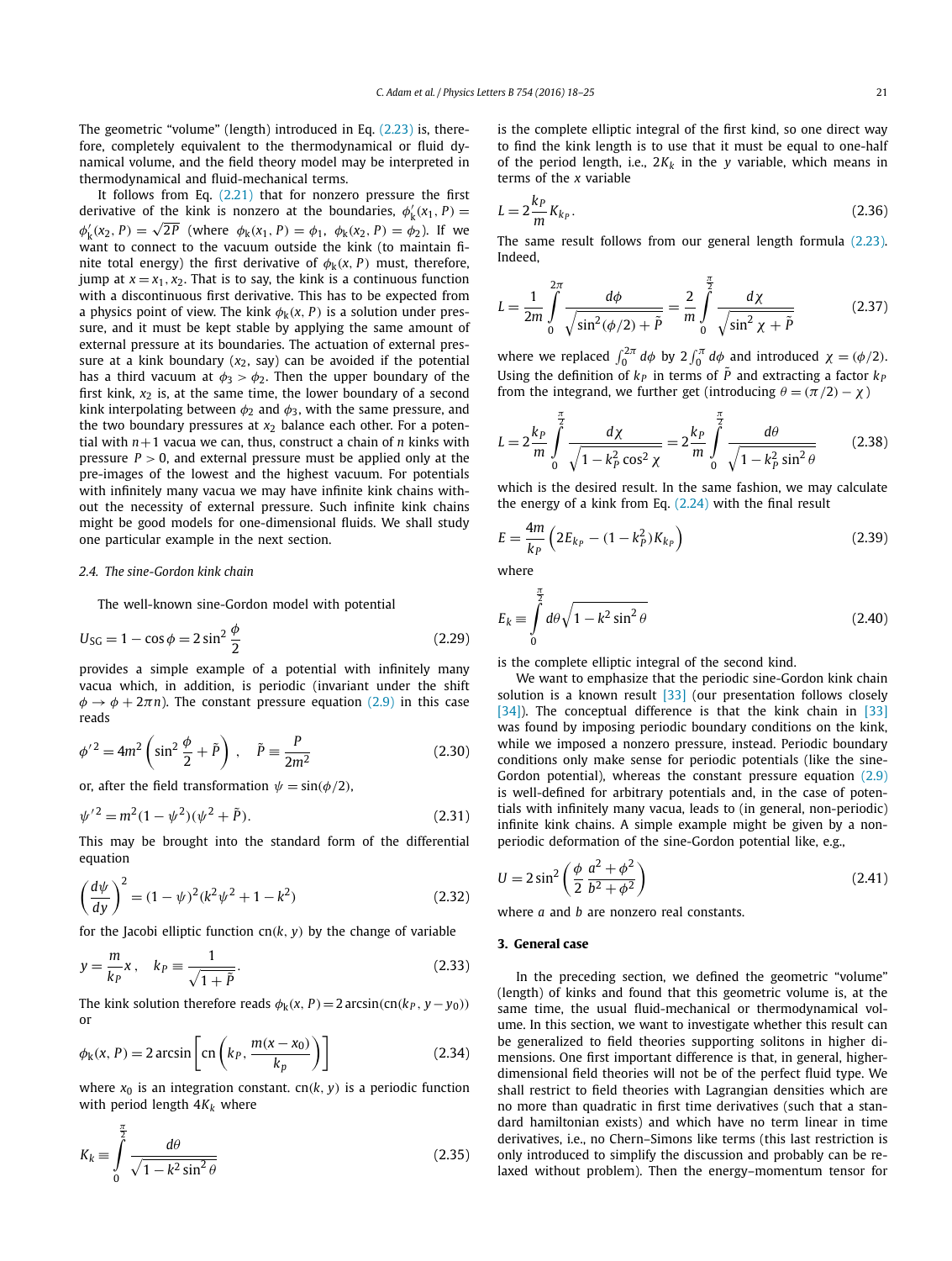<span id="page-5-0"></span>static configurations has the non-zero components  $T_{00} = \mathcal{E}$  and  $T_{ij}$ , while  $T_{0i} = 0$ . For a perfect fluid, the space–space part of the energy–momentum tensor for static fields reads  $T_{ij} = \delta_{ij} \mathcal{P}$ , where  $P$  is the pressure density. In this case, energy–momentum conservation still implies that the pressure density for static soliton solutions must be constant,  $P = P =$ const. There exist field theories leading to perfect fluids [\[32\],](#page-7-0) but they are the exception rather than the rule. For general field theories we, therefore, need a definition for an average pressure before we can try to find a related thermodynamical volume. We shall use the standard definition

$$
\mathcal{P} = d^{-1} \operatorname{tr} \mathbf{T} \equiv d^{-1} \sum_{i} T_{ii}
$$
\n(3.1)

for the average pressure density, and for the average pressure

$$
P = V^{-1} \int d^d x \mathcal{P}.
$$
 (3.2)

Here, *V* is the geometrical volume of the soliton, i.e, the volume of the region of  $\mathbb{R}^d$  where  ${\cal E}$  is different from zero. The statement now is that, under some additional assumptions on the underlying field theory, the geometrical volume is, at the same time, also the thermodynamical (fluid-mechanical) volume. First we need some notation. The fields  $\phi^a$ ,  $a = 1, ..., m$  of the field theory take values in a certain target space manifold  $M$ , and static field configurations  $\phi^a(\vec{x})$  belong to the space of maps  $\{\Phi\}$  where

$$
\Phi: \mathbb{R}^d \to \mathcal{M}: \vec{x} \to \phi^a(\vec{x}). \tag{3.3}
$$

We assume, of course, that the field theory in question leads to static soliton solutions, at all. Further, we assume that the field theory has at most a discrete set of vacuum configurations  $\phi^a_{n,\text{vac}}$ ,  $n = 1, 2, \ldots$ , one of which the field must approach in the limit of infinite  $|\vec{x}|$  for finite energy configurations (in the case of one space dimension, the field may approach two different values in the two directions  $x \rightarrow \pm \infty$ , because these two directions cannot be continuously rotated into each other). This may occur because the energy density contains a potential with a discrete set of vacua. If the vacuum of the potential is not unique (e.g., a Higgs-type potential), or if there is no potential, it may still hold that for finite energy configurations the field must approach the same field configuration  $\lim_{|\vec{x}| \to \infty} \phi^a(\vec{x}) = \phi^a_{\text{inf}}$  in all directions. If the field theory has some internal symmetries, then these internal symmetries might transform  $\phi_{\rm inf}^a$  nontrivially. In this case, we require that the condition of finite energy imposes that the symmetry must be broken spontaneously, i.e., one of the elements of the symmetry orbit space of  $\phi_{\text{inf}}^a$  must be chosen as the physical vacuum  $\phi_{\text{vac}}^a$ . The assumption  $\sigma$  a discrete set of vacua  $\phi_{n,\text{vac}}^a$ , or of a unique vacuum configuration  $\phi_{\text{vac}}^a$  after spontaneous symmetry breaking, is a nontrivial assumption. It is imposed in order to guarantee that vacuum regions in R *d* (i.e., regions where the field takes one of its vacuum values) are, at the same time, regions of zero energy density, except for regions of measure zero (lower-dimensional submanifolds, e.g., boundaries). If we allowed for vacuum manifolds with more than zero dimensions, then gradients along these vacuum manifolds could produce a nonzero energy density. Our assumption still covers a lot of models, mainly based on scalar fields, like the real scalar field models in  $1 + 1$  dimensions of the last section, nonlinear sigma models, Skyrme-type models in arbitrary dimensions [\[15,35–38\],](#page-6-0) or the Faddeev–Hopf model of knot solitons [\[39,40\].](#page-7-0) After a slight modification of our considerations, it probably also covers many non-relativistic soliton models, although the explicit formulation in this letter is for relativistic (Poincare-invariant) field theories.

On the other hand, the above assumption does not cover cases like the vortices of the Abelian Higgs model or the t'Hooft– Polyakov monopole. In these cases, non-trivial gradients along the vacuum manifold exist but are exactly compensated by gauge fields. We do not exclude the possibility that the arguments given below may be generalized to models where the above assumption does not hold, such that cases like monopoles and vortices may be covered. This generalization, however, is beyond the scope of the present letter.[1](#page-4-0)

Next, we define the following generalized step function on target space

$$
\Theta(\phi^a) = \begin{cases} 1 & \text{for } \phi^a \notin \mathcal{V} \\ 0 & \text{for } \phi^a \in \mathcal{V} \end{cases}, \qquad \mathcal{V} = \{\phi^a_{n,\text{vac}}\} \tag{3.4}
$$

where  $V$  is the (zero-dimensional) vacuum manifold. Further, we define the locus function of a static field configuration  $\phi^a(\vec{x})$  as the pullback  $\Phi^*(\Theta(\phi^a))$  of  $\Theta(\phi^a)$  under  $\phi^a(\vec{x})$ , and the locus set of the static field  $\phi^a(\vec{x})$ ,

$$
\Omega = \{ \vec{x} \in \mathbb{R}^d \mid \Phi^*(\Theta(\phi^a)) \equiv \Theta(\phi^a(\vec{x})) = 1 \},\tag{3.5}
$$

i.e., the set  $\Omega \subset \mathbb{R}^d$  where the static field configuration is located (deviates from the vacuum). Now we introduce the extended static energy functional

$$
E_{\mathbf{e}}(V, P) = \int d^d x \, \mathcal{E}[\phi^a] + P\left(\int d^d x \Theta(\phi^a(\vec{x})) - V\right),\tag{3.6}
$$

where  $\mathcal E$  is the energy density and  $P$  is a Lagrange multiplier imposing the condition that all possible solutions of the variational problem [\(3.6\)](#page-4-0) must have geometric volume *V*, i.e.,  $\int d^d x \, \Theta(\phi^a(\vec{x})) = \int_{\Omega} d^d x = V$ . Obviously, *P* obeys the thermodynamical relation

$$
\left(\frac{\partial E}{\partial V}\right) = -P,\tag{3.7}
$$

by construction. We still have to show that the Lagrange multiplier *P* is, indeed, the average pressure as defined above. To prove it, we will adapt some methods developed in  $[41]$  to our case. Concretely, we act with a scaling transformation  $x^i \rightarrow e^{\lambda} x^i \sim (1 + \lambda)x^i$ on the fields  $\phi^a(\vec{x})$  in the extended energy functional above. Then, we use the fact that both functionals above may be generalized to metric-dependent "general-relativistic" functionals which are invariant under general coordinate transformations and, in particular, under linear coordinate transformations  $x \rightarrow \Lambda x$ , i.e.,

$$
E[\phi^{a}(\mathbf{x})] \equiv \int d^{d}x \mathcal{E}[\phi^{a}(\mathbf{x})] \Rightarrow
$$
  
\n
$$
E[g_{ij}, \phi^{a}(\mathbf{x})] \equiv \int d^{d}x \sqrt{-g} \mathcal{E}[g_{ij}, \phi^{a}(\mathbf{x})]
$$
\n(3.8)

and

$$
\int d^d x \Theta(\phi^a(\mathbf{x})) \Rightarrow \int d^d x \sqrt{-g} \Theta(\phi^a(\mathbf{x})) \tag{3.9}
$$

where  $g_{ij}$  is a general metric in  $\mathbb{R}^d$  and  $g = \det g_{ij}$ . Coordinate invariance just means

$$
E[g_{ij}, \phi^a(\mathbf{x})] = E[(\Lambda^* g)_{ij}, \phi^a(\Lambda \mathbf{x})]
$$
\n(3.10)

<sup>1</sup> In the case of vortices, it is possible to choose a singular gauge such that the scalar field of the vortex has a direction independent limit at infinity, and the vacuum manifold is effectively reduced to a point, similarly to the case of spontaneous symmetry breaking. To include this case into our considerations, however, still requires an adequate treatment of the singularity and an appropriate inclusion of the gauge field in our generalized step function  $(3.4)$ . We thank the referee for pointing out this possibility.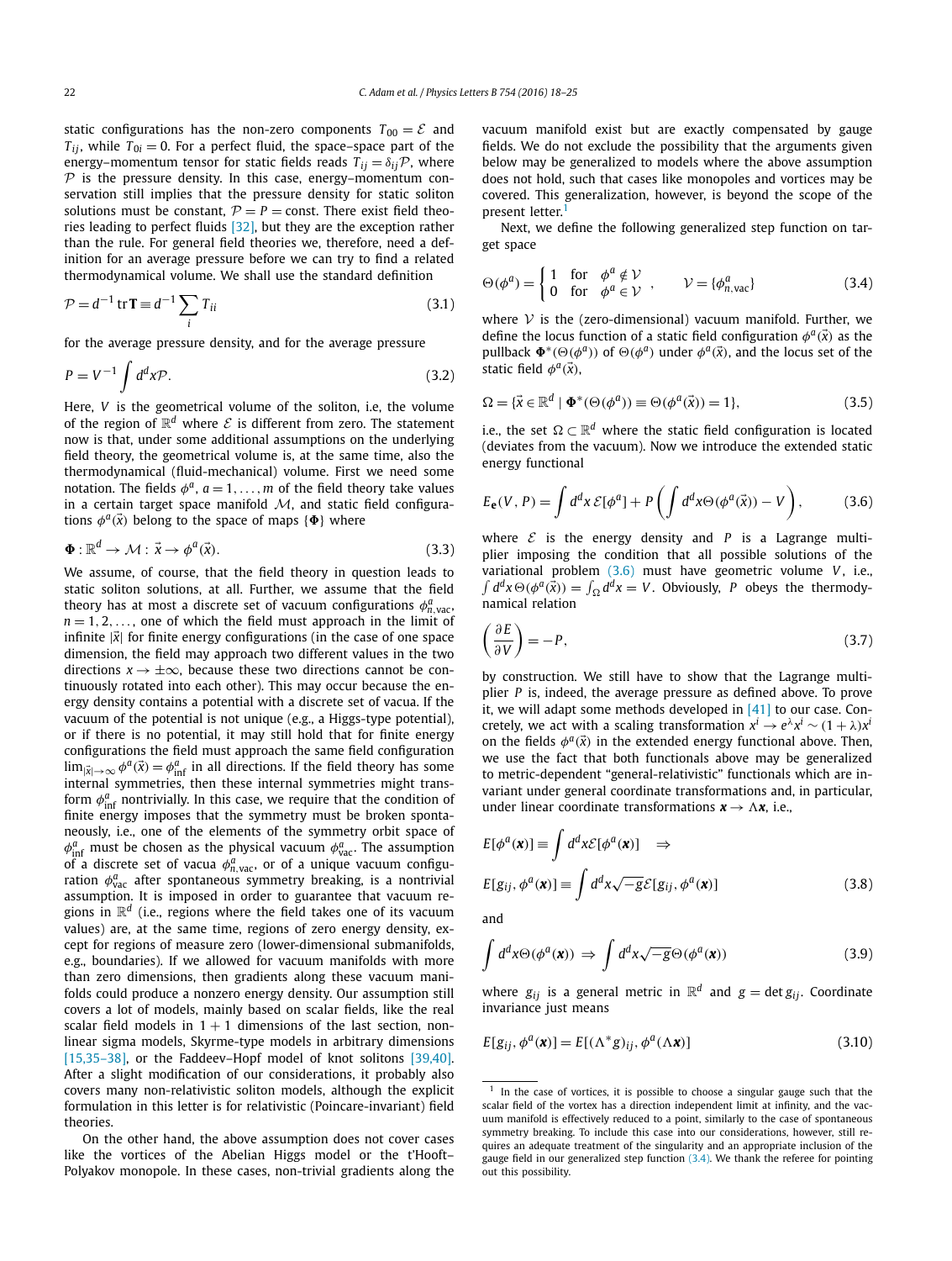<span id="page-6-0"></span>and the same for the second functional. Functionals which allow for this coordinate-invariant "general-relativistic" generalization are called "geometrically natural" in  $[41]$ . But this invariance implies that

$$
E[g_{ij}, \phi^a(\Lambda \mathbf{x})] = E[((\Lambda^{-1})^*g)_{ij}, \phi^a(\mathbf{x})],
$$
\n(3.11)

so transformations on *x <sup>i</sup>* may be transferred to transformations on *gij*, which will simplify our task. Concretely, for the scaling transformation we have  $\Lambda^i{}_j = (1 + \lambda)\delta^i{}_j$  and  $((\Lambda^{-1})^*)_i{}^j = (1 - \lambda)\delta_i{}^j$ and, therefore, up to order λ

$$
((\Lambda^{-1})^*g)_{ij} = (1 - 2\lambda)g_{ij} \quad \Rightarrow \quad \delta g_{ij} = -2\lambda g_{ij} = +2\lambda \delta_{ij}
$$
\n(3.12)

(remember we use the "mostly minus" metric convention  $g_{ij}$  =  $-\delta_{ij}$ ). Now we need to know how the energy functional changes under a variation of the metric. For our metric conventions, the  $d+1$  dimensional matter action *S* is related to the energy– momentum tensor via

$$
\frac{\delta S}{\delta g_{\mu\nu}^{(d+1)}(x^{\rho})} = -\frac{1}{2} \sqrt{-g^{(d+1)}} T^{\mu\nu}(x^{\rho}).
$$
\n(3.13)

But for the class of theories we consider, for static fields it holds that  $\mathcal{E} = -\mathcal{L}$ , which implies

$$
\frac{\delta E}{\delta g_{ij}(\vec{x})} = +\frac{1}{2}\sqrt{-g}T^{ij}(\vec{x}).
$$
\n(3.14)

For the variation of the energy functional we then find

$$
\delta E = \int d^d x \, \delta g_{ij}(\vec{x}) \frac{\delta E}{\delta g_{ij}(\vec{x})} \Big|_{g_{ij} = -\delta_{ij}} \n= \int d^d x \, 2\lambda \delta_{ij} \frac{1}{2} T^{ij} = \lambda \int d^d x \sum_i T_{ii}.
$$
\n(3.15)

For the second functional we just need the obvious result  $\delta \sqrt{-g}$  =  $-\lambda d\sqrt{-g}$ . Hence, for the extended energy functional [\(3.6\)](#page-4-0) we get, off-shell and in first order in  $\lambda$ ,

$$
\delta E_{\mathbf{e}} = \lambda \left( \int \sum_{i} T_{ii} d^d x - d P \int d^d x \Theta (\phi^a(\vec{x})) \right). \tag{3.16}
$$

But on-shell, i.e., for a particular soliton solution, this must be zero because any solution of the (extended) Euler–Lagrange equations is a stationary point and, therefore,

$$
P = \frac{d^{-1} \int_{\Omega} \sum_{i} T_{ii} d^{d}x}{\int_{\Omega} d^{d}x} = V^{-1} \int_{\Omega} d^{d}x \mathcal{P}
$$
(3.17)

which is what we wanted to prove.

We remark that, unless the field theory is equivalent to a perfect fluid, different soliton solutions will, in general, lead to different (average) pressures *P* , even for the same volume *V* . Different solutions for the same volume are guaranteed to lead to the same pressure only if they are related by symmetry transformations (although it may happen accidentally that some solutions not related by symmetry still have the same pressure). We further remark that it follows from  $(3.17)$  that, for nonzero pressure  $P$ , the volume *V* is always finite (here we assume that  $P$  has no singularities). For zero pressure, there are several possibilities. The first is that the volume is infinite (solitons with infinite tails). Turning on a nonzero pressure makes the volume jump from an infinite to a finite value. This implies that in this case the compressibility at zero pressure is infinite. The second possibility is that the pressure density  $P$  is identically zero (which certainly is the case for perfect fluids). The volume may then be either finite (compactons) or infinite (solitons with infinite tails). The third possibility seems to be that the pressure density, while not being identically zero, averages to zero. We are not aware of a specific example where this happens, and we do not know whether this possibility really exists (or whether, even for theories which are not perfect fluids, zero pressure plus finite volume imply zero pressure density). Finally, we remark that, for the particular case of the Skyrme model, similar considerations have already been briefly introduced in [\[42\],](#page-7-0) although without an explicit proof. Here, we added the proof and gave a more detailed discussion, and we generalized to a larger class of field theories in arbitrary dimensions.

#### **4. Discussion**

The volume definition proposed and developed in the present letter was mainly motivated by its mathematical properties (the equivalence of geometrical and thermodynamical volume), so the physical meaning and interpretation of this volume may depend both on the particular solitonic field theory under consideration and on the physical system it is supposed to describe. As a first example, let us consider a field theory supporting solitons with compact support (compactons). In this case, together with the elementary compacton (the solution with minimal energy), there exists *n*-compacton solutions consisting of *n* non-overlapping elementary compactons surrounded by empty space (vacuum). The energy and geometric volume of a *n*-compacton solution are, then, *n* times the energy (geometric volume) of the elementary compacton. In this system, it is plausible to interpret the compactons as particles, such that the geometric volume equals the total volume of all particles of a given solution. Further, the *n*-compacton solution may be enclosed in a finite box without any cost in energy provided the box is sufficiently large to enclose all compactons. This *n*-compacton solution in a finite box, therefore, resembles a classical gas of *n* particles at zero temperature, and the box volume may be identified with the gas volume (a specific example of such a field theory was discussed, e.g., in  $[32]$ ). For nonzero pressure, on the other hand, the individual compactons are compressed and move towards each other, empty space is expelled, and the resulting system is then either a fluid or a solid (a crystal), depending on the amount of symmetry of the underlying static energy functional. The geometric volume should be identified with the volume of the fluid or the solid in this case.

Next, we want to consider a field theory giving rise to topological solitons with (e.g. exponential) tails, with infinite geometrical volume, and where field configurations may be classified by an (integer-valued) topological degree interpretable as particle number. Furhter, we assume that solutions with particle number  $n > 1$ may be interpreted as collections of loosely bound  $n = 1$  solitons, where small regions of rather large energy density (the soliton positions) are surrounded by large regions of very small but nonzero energy density with field values close to (but different from) the vacuum. Specific examples of field theories with these character-istics are the "loosely bound" Skyrme model [\[43\]](#page-7-0) and its lowerdimensional baby version ("aloof baby skyrmions") [\[44\].](#page-7-0) Due to the small binding, it is still reasonable to interpret this system as a system of weakly interacting particles at zero temperature. Concretely, as solutions with a given particle number (baryon number) come in discrete sets (one global minimum, and several almost degenerate local minima) with a fixed particle configuration for each solution, they are best interpreted as soft (weakly bound) crystals or lattices. It is, then, no longer plausible to identify the (in this case, infinite) geometric soliton volume with the total particle volume. Indeed, the zone of small field values between the local energy density maxima is better interpreted as an interaction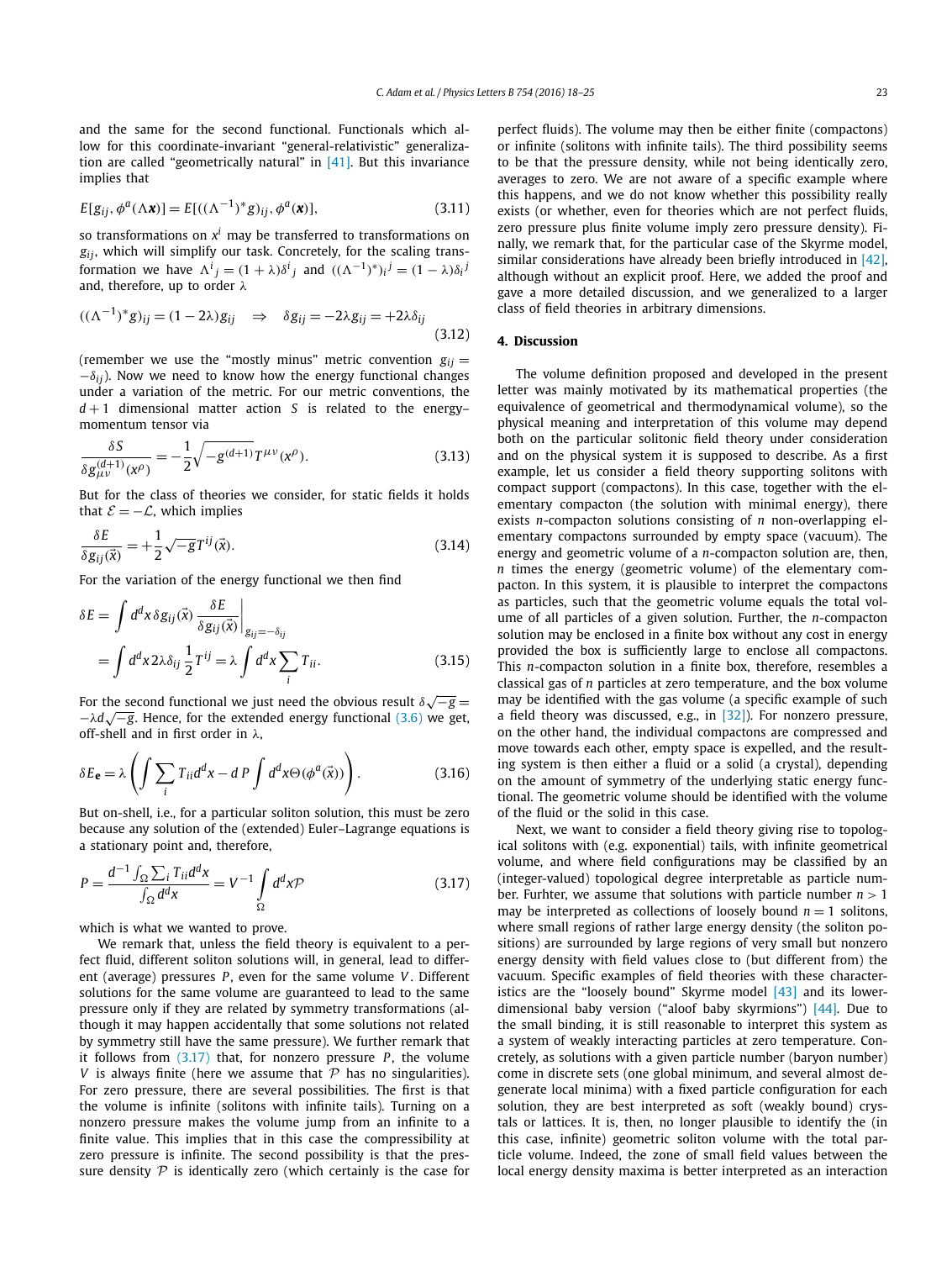<span id="page-7-0"></span>zone mediating the forces between the individual elementary solitons (particles). A more physical interpretation may, then, be like follows. Individual particle sizes (volumes) are defined as the volumes of small balls about the local energy density maxima (the positions of the elementary solitons). Here, e.g., the generalized RMS radii mentioned in the introduction may be used to calculate these particle volumes. These definitions are not unique, so the specific definition chosen should be adapted to the model under study and to the physical system it is supposed to describe. The geometric (and, at the same time, thermodynamical) volume, on the other hand, should be identified with the volume of the whole system, i.e., with the volume of the soft lattice (crystal) of interacting particles, which covers both the particles and the interaction zone. This interpretation receives further support if one considers what happens when a small but nonzero pressure is introduced. The geometric volume is then finite, resulting in a lattice of weakly interacting particles in a finite box at nonzero pressure.

It should be emphasized that the physical interpretations of the geometrical volume in the two examples above are related to a particle-like interpretation of their solitonic solutions. Concretely, we not only interpreted the elementary solitons as (elementary) particles, but also the higher solitons as collections of (bound or unbound) particles. This latter interpretation, however, is not always plausible. In general, a soliton describes both a "particle" and its interactions, and a clear separation may not be possible. That is to say, some field theories have higher soliton solutions where elementary soliton substructures cannot be identified, because either the interactions are so strong that the elementary solitons cluster into new substructures, or the elementary solitons get completely dissolved, and the higher soliton should just be interpreted as a collective, coherent excitation of the underlying basic scalar fields, without a clear relation to smaller solitonic constituents or to a particle picture. The physical interpretation of the geometric volume will be different in these cases, whereas its mathematical characteristics remain, of course, unchanged.

#### **5. Conclusions**

We demonstrated that, for a large class of nonlinear field theories supporting soliton solutions, there exists an unique definition of the corresponding soliton volume which is equal to the geometrical volume and, at the same time, to the thermodynamical (fluid-dynamical) volume. In a first instant, this may appear mainly as a peculiar observation, but we think that our considerations, in addition to providing this volume definition, demonstrate a close relationship between nonlinear field theories with solitons, on the one hand, and concepts of fluid dynamics and thermodynamics, on the other hand, and that this relationship will be productive both for a deeper analysis of nonlinear field theories and for the recent attempts to find field theoretic formulations of fluid dynamics and hydrodynamics [45]. Indeed, depending on the structure of their static soliton solutions, some nonlinear field theories may lead to rather nontrivial and interesting zero temperature thermodynamics. If there exists only one solution – up to symmetries – then this solution will lead to a unique equation of state (EoS) *V* (*P*). On the other hand, if there exists a discrete set of different solutions (up to symmetries) in a given topological sector (i.e. deformable into each other), such that one solution is a true minimum whereas the other ones are local minima, then this may give rise to phase transitions. That is to say, the different solutions will generically lead to different EoS  $V_i(P)$  and to different energy relations  $E_i(P)$ , and it might happen that at a certain value  $P = P_0$  of the pressure one of the local energy minima at  $P = 0$  turn into the new global minimum, such that a first-order phase transition occurs. In particular, for theories where a particle interpretation of higher soliton solutions is possible (as discussed in the previous section), and where the space–time symmetries are just the Poincare symmetries, the discrete set of different solutions might, e.g., correspond to different crystal structures, and the phase transitions to transitions between them.

If there exist whole families of solutions, degenerate in energy at zero pressure and distinguished by some continuous parameters (beyond the ones parameterizing the symmetries) then, a priori, there seem to exist two possibilities. Either all solutions within this parameter family lead to the same energy and the same EoS also at nonzero pressure, or different solutions produce different energies and/or different EoS. If this second possibility is realized, then the solution parameters entering the energy expression and/or the EoS should play the role of further thermodynamical variables. For topological solitons which support a topological charge, the corresponding chemical potential may also be easily introduced, see [42] in the case of skyrmions.

Finally, we also provided a rather detailed discussion of the exemplary case of kinks in  $1+1$  dimensions, including a generalized method for the construction of infinite kink chains, which might be of some independent interest.

#### **Acknowledgements**

The authors acknowledge financial support from the Ministry of Education, Culture, and Sports, Spain (Grant No. FPA 2014-58- 293-C2-1-P), the Xunta de Galicia (Grant No. INCITE09.296.035PR and Conselleria de Educacion), the Spanish Consolider-Ingenio 2010 Programme CPAN (CSD2007-00042), and FEDER. AW thanks S. Krusch for discussion and D. Harland for inspiring remarks on the average pressure issue. Further, the authors thank J. Sanchez-Guillen for helpful comments.

#### **References**

- [1] R. Rajaraman, Solitons and Instantons, Elsevier Science, [Amsterdam,](http://refhub.elsevier.com/S0370-2693(16)00013-7/bib72616A612D626F6F6Bs1) 1982.
- [2] N. Manton, P. Sutcliffe, [Topological](http://refhub.elsevier.com/S0370-2693(16)00013-7/bib6D616E2D7375742D626F6F6Bs1) Solitons, Cambridge University Press, Cam[bridge,](http://refhub.elsevier.com/S0370-2693(16)00013-7/bib6D616E2D7375742D626F6F6Bs1) 2004.
- [3] A.A. [Abrikosov,](http://refhub.elsevier.com/S0370-2693(16)00013-7/bib616272696Bs1) Sov. Phys. JETP 5 (1957) 1174.
- [4] N.D. [Mermin,](http://refhub.elsevier.com/S0370-2693(16)00013-7/bib6D65726D696Es1) Rev. Mod. Phys. 51 (1979) 591.
- [5] A.N. [Bogdanov,](http://refhub.elsevier.com/S0370-2693(16)00013-7/bib626F67s1) D.A. Jablonski, Sov. Phys. JETP 68 (1989) 101.
- [6] S.L. Sondhi, A. [Karlhede,](http://refhub.elsevier.com/S0370-2693(16)00013-7/bib736F6E646869s1) S.A. Kivelson, E.H. Rezayi, Phys. Rev. B 47 (1993) [16419.](http://refhub.elsevier.com/S0370-2693(16)00013-7/bib736F6E646869s1)
- [7] U.K. [Roessler,](http://refhub.elsevier.com/S0370-2693(16)00013-7/bib726F6573s1) et al., Nature 442 (2006) 797.
- [8] S. [Mühlbauer,](http://refhub.elsevier.com/S0370-2693(16)00013-7/bib6D75686Cs1) et al., Science 323 (5916) (2009) 915–919.
- [9] X.Z. Yu, et al., [Nature](http://refhub.elsevier.com/S0370-2693(16)00013-7/bib7975s1) 465 (2010) 901.
- [10] M. Ezawa, Phys. Rev. Lett. 105 (2010) [197202.](http://refhub.elsevier.com/S0370-2693(16)00013-7/bib657A617761s1)
- [11] A. Vilenkin, E.P.S. Shellard, Cosmic Strings and Other [Topological](http://refhub.elsevier.com/S0370-2693(16)00013-7/bib76696C656E6B696Es1) Defects, Cambridge [University](http://refhub.elsevier.com/S0370-2693(16)00013-7/bib76696C656E6B696Es1) Press, 1994.
- [12] V.A. Rubakov, M.E. [Shaposhnikov,](http://refhub.elsevier.com/S0370-2693(16)00013-7/bib72756231s1) Phys. Lett. B 125 (1983) 136.
- [13] M. [Hindmarsh,](http://refhub.elsevier.com/S0370-2693(16)00013-7/bib48696E64s1) T.W.B. Kibble, Rep. Prog. Phys. 58 (1995) 477.
- [14] R.A. Battye, J. Weller, Phys. Rev. D 61 (2000) [043501.](http://refhub.elsevier.com/S0370-2693(16)00013-7/bib626174747965s1)
- [15] T.H.R. [Skyrme,](http://refhub.elsevier.com/S0370-2693(16)00013-7/bib736B79726D65s1) Proc. R. Soc. Lond. 260 (1961) 127.
- [16] A.A. Belavin, A.M. [Polyakov,](http://refhub.elsevier.com/S0370-2693(16)00013-7/bib696E7374s1) A.S. Schwarz, Y.S. Tyupkin, Phys. Lett. B 59 (1975) [85.](http://refhub.elsevier.com/S0370-2693(16)00013-7/bib696E7374s1)
- [17] G.S. Adkins, C.R. Nappi, E. [Witten,](http://refhub.elsevier.com/S0370-2693(16)00013-7/bib77697474656Es1) Nucl. Phys. B 228 (1983) 552.
- [18] F.R. [Klinkhamer,](http://refhub.elsevier.com/S0370-2693(16)00013-7/bib737068616Cs1) N.S. Manton, Phys. Rev. D 30 (1984) 2212.
- [19] V.G. [Makhankov,](http://refhub.elsevier.com/S0370-2693(16)00013-7/bib727962616B6F762D626F6F6Bs1) Y.P. Rybakov, V.I. Sanyuk, The Skyrme Model, Springer Verlag, [Berlin,](http://refhub.elsevier.com/S0370-2693(16)00013-7/bib727962616B6F762D626F6F6Bs1) 1993.
- [20] M.A. Nowak, M. Rho, I. Zahed, Chiral Nuclear [Dynamics,](http://refhub.elsevier.com/S0370-2693(16)00013-7/bib6E6F77616Bs1) World Scientific, Sin[gapore,](http://refhub.elsevier.com/S0370-2693(16)00013-7/bib6E6F77616Bs1) 1996.
- [21] G.E. Brown, M. Rho, The [Multifaceted](http://refhub.elsevier.com/S0370-2693(16)00013-7/bib62726F776E2D72686Fs1) Skyrmion, World Scientific, Singapore, [2010.](http://refhub.elsevier.com/S0370-2693(16)00013-7/bib62726F776E2D72686Fs1)
- [22] D. Bazeia, L. Losano, R. [Menezes,](http://refhub.elsevier.com/S0370-2693(16)00013-7/bib62617A65696132s1) J.C.R.E. Oliveira, Eur. Phys. J. C 51 (2007) 953; D. Bazeia, L. Losano, R. [Menezes,](http://refhub.elsevier.com/S0370-2693(16)00013-7/bib62617A65696132s2) Phys. Lett. B 668 (2008) 246.
- [23] P. [Rosenau,](http://refhub.elsevier.com/S0370-2693(16)00013-7/bib726F73656E6175s1) J.M. Hyman, Phys. Rev. Lett. 70 (1993) 564; P. [Rosenau,](http://refhub.elsevier.com/S0370-2693(16)00013-7/bib726F73656E6175s2) Phys. Rev. Lett. 73 (1994) 1737.
- [24] F. Cooper, H. [Shepard,](http://refhub.elsevier.com/S0370-2693(16)00013-7/bib736F64616E6F31s1) P. Sodano, Phys. Rev. E 48 (1993) 4027; B. Mihaila, A. [Cardenas,](http://refhub.elsevier.com/S0370-2693(16)00013-7/bib736F64616E6F31s2) F. Cooper, A. Saxena, Phys. Rev. E 82 (2010) 066702.
- [25] H. Arodz, Acta Phys. Pol. B 33 [\(2002\)](http://refhub.elsevier.com/S0370-2693(16)00013-7/bib61726F647As1) 1241; H. Arodz, P. Klimas, T. [Tyranowski,](http://refhub.elsevier.com/S0370-2693(16)00013-7/bib61726F647As2) Acta Phys. Pol. B 36 (2005) 3861; H. Arodz, J. Lis, Phys. Rev. D 77 (2008) [107702.](http://refhub.elsevier.com/S0370-2693(16)00013-7/bib61726F647As3)